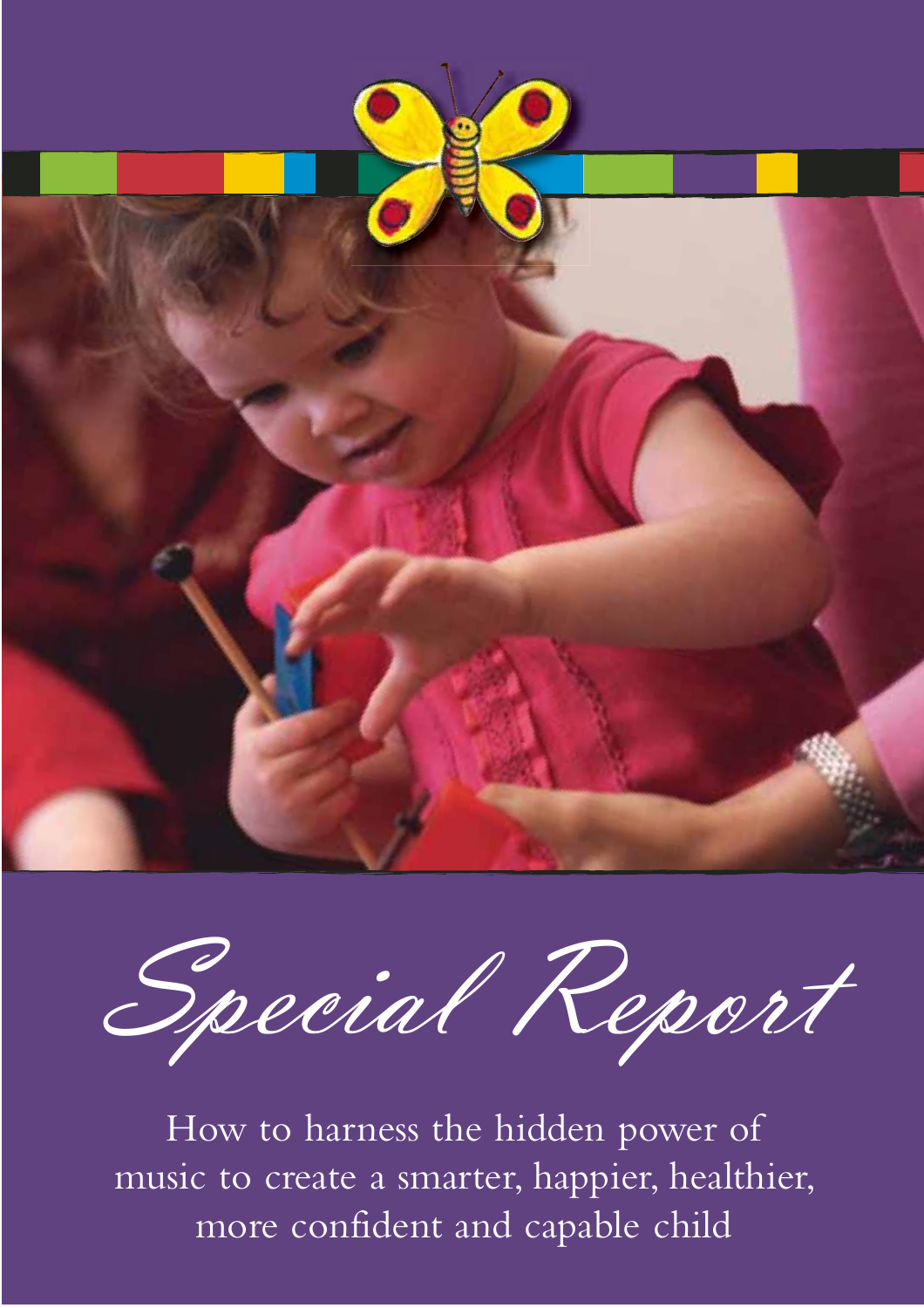### **Introduction**

As a parent you want the very best for your children. You're eager to give them every opportunity to reach their full potential ... to be the best they can be.

By giving children the best possible start in life, you can equip them with skills for a lifetime.

We all want our children to succeed at school and ultimately to be successful in later life. But more importantly we want happy children who develop into happy, confident, well adjusted adults.

Parenting today is extremely demanding when combined with the pressures of work and a busy lifestyle. And because children don't come with an instruction manual, many parents are uncertain about the finer details of parenting such as:

- how to encourage learning, problem solving and creativity;
- how to develop qualities such as generosity, compassion and respect,
- how to develop and enhance physical capabilities; and
- how to build confidence and self worth.

While a supportive and loving home environment is the first step, there are many things you can do as a parent to ensure your child becomes everything you want them to be.

#### *And your reward?*

Smiles, love, laughter and watching the sense of wonder and accomplishment as your children grow, learn and succeed.



### **How your child's brain develops**

The foetal brain grows at an amazing rate with about 100,000 nerve cells formed every minute. Babies are born with nearly 100 billion neurons. Neurons are brain cells that store and send information. The brain does not produce or replace brain cells, in fact brain cells are lost throughout the ageing process.

The brain continues to grow for several years after birth. By two years, the brain is about 80% of the adult size. This gain is not a result of new brain cell development but is due to the massive growth, branching and increased connections among individual brain cells. At birth, neurons are poorly connected, however in the first two years of life over 100 trillion interconnections between brain cells known as "synapses" will form.

Research indicates that the number of brain cells is irrelevant. Instead a greater number of synapses connecting the cells, allows for faster, more efficient brain signals to be transmitted. This translates to increased brain capacity or perceived "intelligence".

Scientists suggest that if raised in a highly sensory environment where all five senses are regularly stimulated, a child will develop a greater number of neuronal synapses per brain cell, enabling the child to learn more efficiently and thoroughly. Over time, synapses grow stronger from sensory stimulation, while unused synapses wither and die.

Sources:<br>Making Connections: Helping Children Build Their Brains by Janice Fletcher, Associate Professor Child, Family, and Consumer Studies,<br>University of Idaho www.co.dakota.mn.us/child\_care/news\_july.htm; Administratio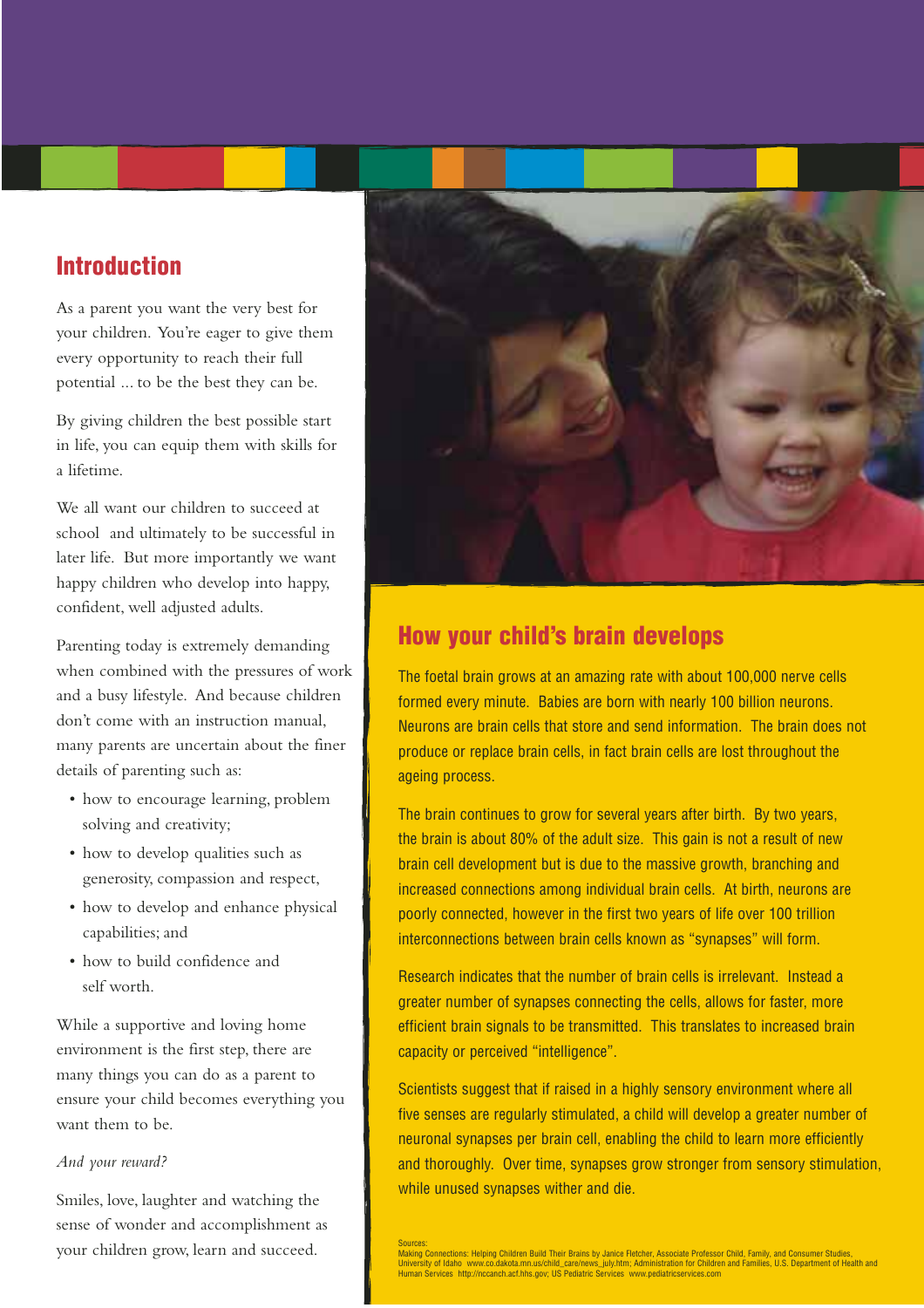### **How music affects brain development**

Music is a universal language and mankind's oldest artform. Even before a child learns to speak, they learn to communicate and connect with song and sound. Children take to music naturally. Some suggest that babies are born with inherent musical capabilities because their responses to music are immediate and instinctive: they are not learned.

While every child can enjoy, learn and grow through music, there is increasing evidence to show that active participation in musical activities can actually alter the anatomy of the brain. Researchers believe that early musical experiences intensify the development of neuronal synapses. By increasing the number of interconnections between brain cells, music essentially enhances a child's ability to think, learn, reason and create.

It is important to note however, that for music to have a profound effect on brain development, a child must **physically engage** in musical activities. Furthermore, these activities must provide a comprehensive sensory experience. It is not enough for a child just to listen to music. They need to take part – to feel, make, hear and memorize sounds and patterns; to sing, clap dance and remember movements.

The quality and timing of these musical experiences are paramount. Ideally, parents should aim to expose their children to musical activities prior to age two when the proliferation of neuronal synapses is at its peak. However, the number of synapses remain elevated until a child is around 10 years of age, so the benefits of music can still be realised in older children.

Dr Gordon Shaw, a world renowned pioneer in music and brain studies with over 25 years of research, describes "music as a window into higher brain function".

Sources: International Foundation for Music Research, www.music\_research.org; American Music Conference http://amc-music.org; Australian Music Convention www.australianmusic.asn.au



## **Research findings worldwide have discovered:**

• Music lessons have been shown to improve a child's performance in school.

 In a recent experiment, after 8 months of lessons, pre-schoolers showed a 46% boost in their spatial IQ which is crucial for higher brain functions such as mathematics.

 Students who were exposed to music-based lessons scored a full 100% higher on fraction texts than those who learned in a conventional manner.

- Research reveals that pre-school years are the optimal "learning time" for developing musical ability.
- Young children with developed rhythm skills perform better academically
- In a ten-year study in the US, which tracked over 25,000 students, a direct correlation between music studies and improved school results has been acknowledged.
- A two-year study in Switzerland involving 1,200 children in 50 classes, scientifically demonstrated how music improved children's reading and verbal skills through enhanced concentration, memory and self expression.

 Other findings revealed that the children in the study had better interpersonal relationships, experienced a greater enjoyment of school, were less stressed during testing and were better able to handle performance pressures.

- A series of studies conducted in Europe in the 1950s concluded that learning and playing music not only improved academic performance but also improved memory, reasoning, working as a team, time management and the ability to think creatively.
- Music is now being recognised as a form of intelligence, not just a manifestation of it.

Sources:<br>International Foundation for Music Research, www.music-research.org; American Music<br>Conference, www.amc-music.org; American Music Association, www.americanamusic.org;<br>Australian Music Association, www.australianmu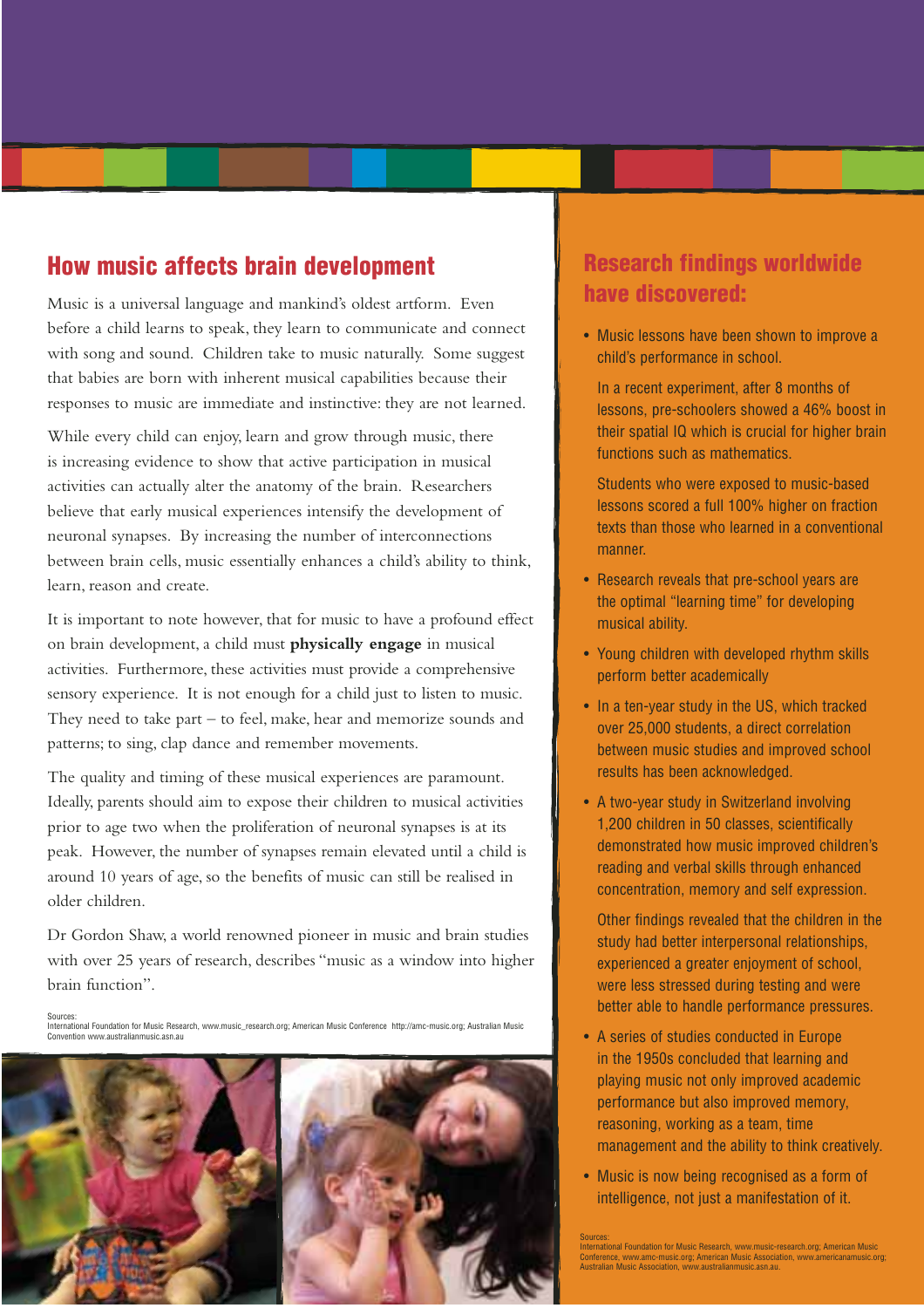## **Jungle Music**

Jungle Music is an early music programme specifically designed for children aged 6 months to 3½ years. Jungle Music was developed by a collaborative team of experts in early childhood education, music, dance and movement and is based on sound principles in all of these areas.

The programme targets children in their peak brain development phase and offers a curriculum of diverse sensory-based activities, which include:

- Circle games with the parachute and rainbow ring;
- Directed creative movement:
- Singing;
- Circle dances;
- Playing individual percussion instruments;
- Group play on the beautiful big gathering drum;
- Lap rides;
- Finger plays;
- Peekaboo games;

And to maximise the overall sensory experience, Jungle Music employs a range of classroom teaching materials including:

- silk parachute;
- rainbow ring;
- peekaboo bags;
- coloured scarves;
- a wide variety of percussion instruments;
- puppets;
- felt pieces; and
- soft animal toys.

Your child will be given the opportunity to play with a variety of simple percussion instruments discovering different texture and sounds.

Music opens up a whole new world for small children.

Music has it's own language and gives children a unique way of viewing the world. Through fun and playful activities Jungle Music will help your child interpret this language and together you can discover and experience the foundation skills of music.



There are 9 key elements of childhood development.

These elements represent the most important senses and skills that must be cultivated for your child to reach their full potential.

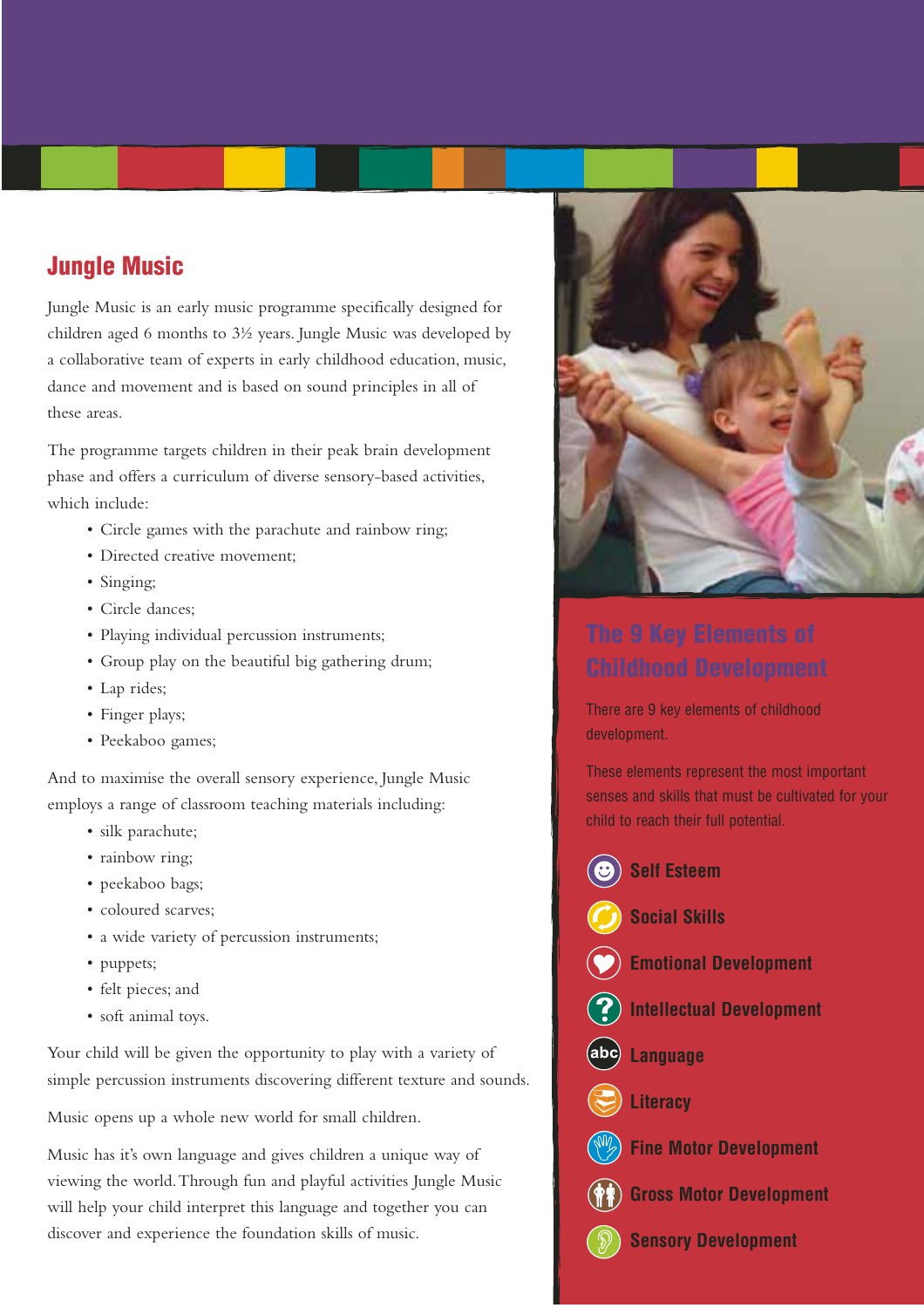Children develop a real affection for the cast of colourful Jungle Music characters. They get to know Bella, Rikki and all of their friends through hand puppets and beautifully illustrated course materials.

Your child will become immersed in a musical environment by attending the weekly lessons, playing the Jungle Music CD and recreating some of the activities at home.

You will learn how to use music as a tool to aid your parenting. Music can be an effective way to settle a crying baby, to help children with transition and to overcome resistance to new and unfamiliar experiences. Jungle Music's quirky song and actions equip parents with a useful "bag of tricks" for when boredom sets in  $-$  in a shopping queue, in the car or whenever young minds need to be kept amused.

Throughout the Jungle Music programme, social skills such as sharing, taking turns and putting things away are introduced and encouraged. For many children, Jungle Music is their first group encounter. They discover how to work and learn within this class dynamic, providing an invaluable foundation for the years of schooling ahead.

#### **Jungle Music classes are divided into three age categories:**

#### **Jungle Babies – 6 months to 18 months**

In Jungle Babies, movements and interactions are guided by the parent. Your baby will learn and experience the concepts through you and your interaction with him.

#### **Jungle Tots – 18 months to 2½ years**

As your child makes the transition from baby to toddler, they become more independent. In Jungle Tots, parents move into the role of support person, encouraging and helping their child as needed.

#### **Jungle Friends – 2½ years to 3½ years**

Now your child is beginning to use language skills to socialise and manage their responses. He is gaining more control of body co-ordination and movement. Parents now move into a partner role, sharing the experience with the child. There is greater emphasis on fine motor control and pre-reading activities.

The benefits of learning music become apparent over time. Although you will witness positive effects from the first lesson, parents need to accept that changes will occur slowly in your child and may become more evident over the longer term (ie 6, 12, 24 months).



## **Jungle Music teaches the foundations of music**

Through a diverse range of fun activities and musical games, Jungle Music introduces your child to the foundations of music including:

| High sounds and low sounds.                                                                              |
|----------------------------------------------------------------------------------------------------------|
| Developing the feel for the steady<br>pulse that runs through all music.                                 |
| Fast/Slow.                                                                                               |
| Sound texture, various types<br>of sounds eg wooden sound<br>of sticks or the jingle of metal<br>sounds. |
| The structure and patterns that<br>exist within music.                                                   |
| The sequence and patterns that<br>include sounds and silence.                                            |
| Waltz, march, skipping.                                                                                  |
| Soft or loud.                                                                                            |
|                                                                                                          |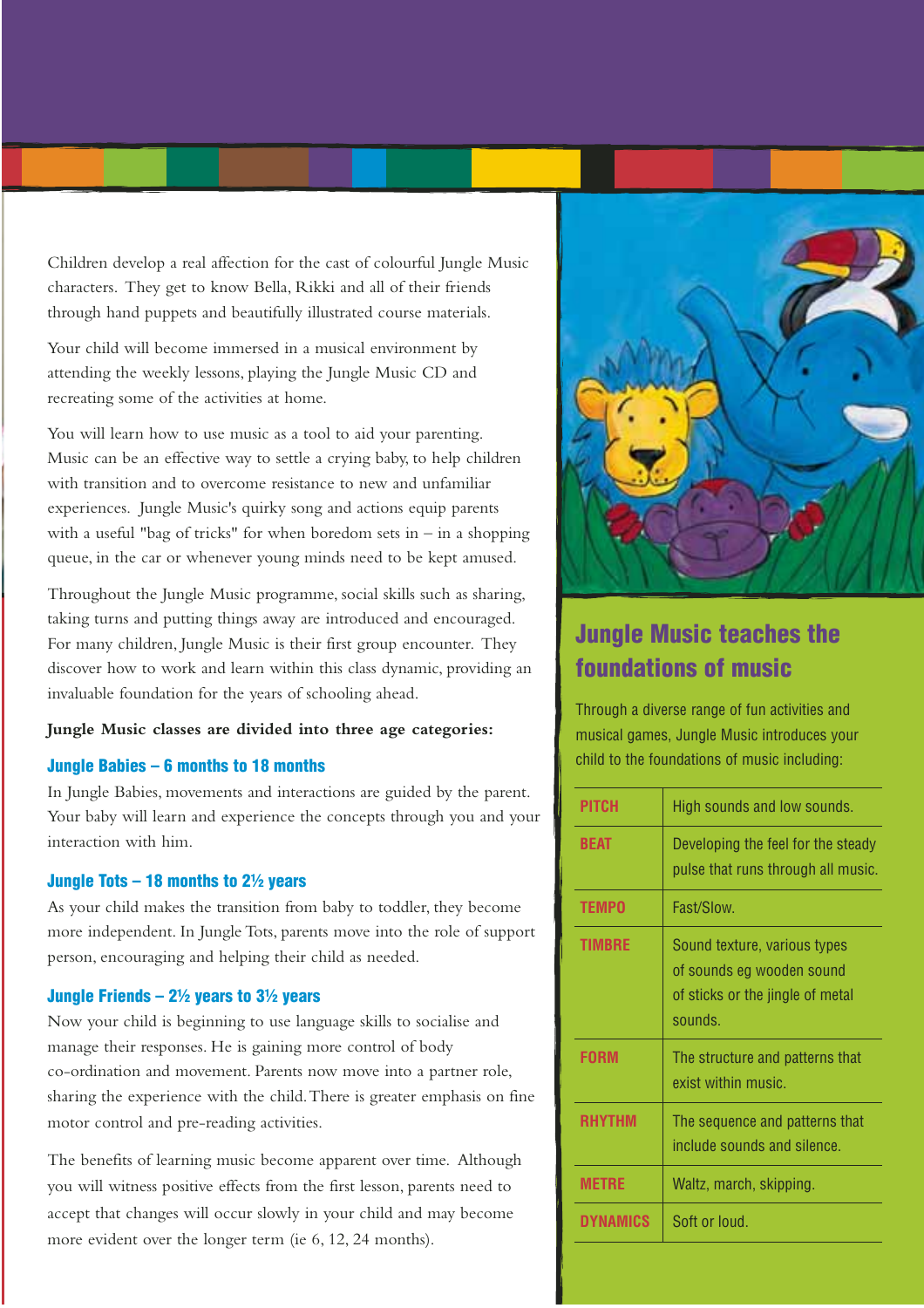## **Jungle Music addresses the 9 key elements of childhood development**

Fundamental to Jungle Music are the 9 key elements of childhood development. Each activity has been specifically created to stimulate and enhance each of these essential skills, senses and abilities.

Following is a summary of the 9 key elements and how Jungle Music addresses each criteria, providing maximum developmental benefits.



Self esteem, independence, and mastery are skills that build a happy and well adjusted child.

Jungle Music provides opportunities for your child to master skills and to feel competent and positive about their achievements. Positive management, praise and encouragement are all vital ingredients of a Jungle Music class. Within this supportive atmosphere your child can try new activities, confident that they will achieve mastery.

# **Social Skills**

Learning how to feel comfortable in a group and connect with others are skills that build a happy child. Jungle Music provides a delightful environment for children to enjoy interacting with others of the same age whilst still supported by the presence of a parent or carer.

Learning to share, co-operate, and work together are built into Jungle Music activities. Social skills learnt in these early years build the foundations for friendship building and adjustment into more formal educational settings such as school.



## **Emotional Development**

Music is a wonderful medium for sharing and expressing emotion. Researchers have concluded that children who are sung to by their parents have a much stronger emotional bond to them.

By sharing the Jungle Music experience the loving bond between parent and child is nurtured. Peekaboo, partner play, finger plays and lap rides activities have been specifically designed to enhance this relationship.





## **Intellectual Development**

During the first four years of life, a child's brain develops at an enormous rate, laying down the foundations for all future learning. Musical activities allow children to notice differences, make decisions and act on the things that they see and hear.

Musical activities that physically engage a child in the learning process, promote the increased development of neural pathways. Jungle Music provides a highly interactive sensory environment. As children process and store this sensory input they build a bank of experiences. A wealth of songs and rhymes motivate them to memorise and recall lyrics as they participate in class activities.

#### **Language** abc

Musical activities enhance a child's ability to process and organise sounds. There is a richness of rhythm and rhyme in songs that young children delight in. Jungle Music introduces young children to a whole repertoire of new and familiar songs. This stimulation of their language skills is highly beneficial for speech and language development and later for phonic skills necessary for early literacy.



Early childhood is a critical period for the development of skills that underlay learning to read and write. Jungle Music activities encourage visual literacy, through guided play with specially designed classroom materials. These focused activities are particularly relevant for children approaching preschool age. Fingerplays encourage the fine motor development necessary for beginning writing skills.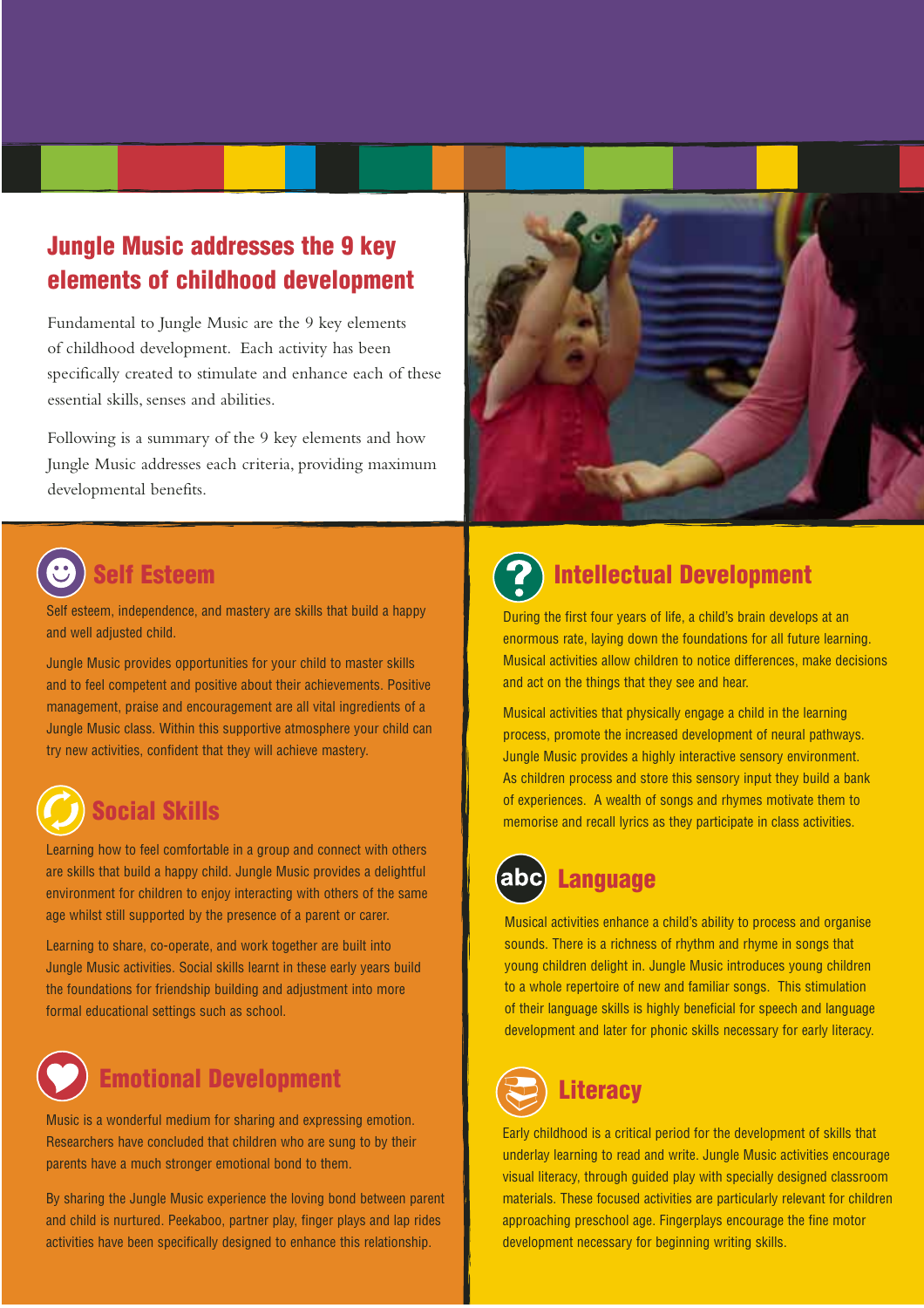Fine motor development involves the smaller muscle groups found in finger, toes etc. At around two years of age, fine motor skills and hand-eye co-ordination become significant. Fingerplays, finger puppets and instrument playing build both hand-eye co-ordination and fine motor skills necessary for holding a pencil, reading and eventually writing.



Movement is a fundamental tool for learning and discovery in babies and toddlers. Gross motor development involves the control and co-ordination of the body's large muscle groups responsible for sitting, crawling, walking, skipping, throwing a ball etc.

Jungle Music is designed to build on the child's natural desire to gain control and manipulate his large muscles to become an active learner. Body awareness, tactile awareness and balance systems are important to motor development and are stimulated through music and movement activities such as parachute play, lap rides, circle games, and dance.

Jungle Music immerses your child in a new world of sensory stimulation through puppets, parachutes, quality musical instruments, soft toys, and educational equipment. Activities have been carefully designed to channel the children's awareness of sound, sight and movement. As your child gains experience he will be encouraged to focus and respond to particular aspects of sensory stimulation to build a platform of musical understanding.



## **10 reasons why you should choose Jungle Music for your child**

- 1. Music enhances brain development by increasing the number of interconnections between brain cells. Jungle Music can improve your child's ability to think, learn, reason and create.
- 2. Jungle Music promotes active participation by children, which is essential for heightened brain development
- 3. Jungle Music's strong focus on fun, sensory-based activities enhances your child's learning experience and increases the impact and overall benefits afforded by music.
- 4. Unlike other programs, Jungle Music was designed specifically to address all 9 key elements of childhood development.
- 5. Jungle Music will build your child's confidence and self esteem.
- 6. Jungle Music develops positive social skills such as sharing, respect and empathy.
- 7. Jungle Music will improve your child's memory, problem solving techniques and stimulate functions in the brain that heighten understanding and recollection.
- 8. Jungle Music will develop your child's fine and gross motor skills through dancing, clapping and other choreographed physical movements.
- 9. Music aids language development. Jungle Music will help your child learn new words and develop their vocabulary.
- 10. Jungle Music provides a wonderful opportunity for one-on-one bonding between you and your child.